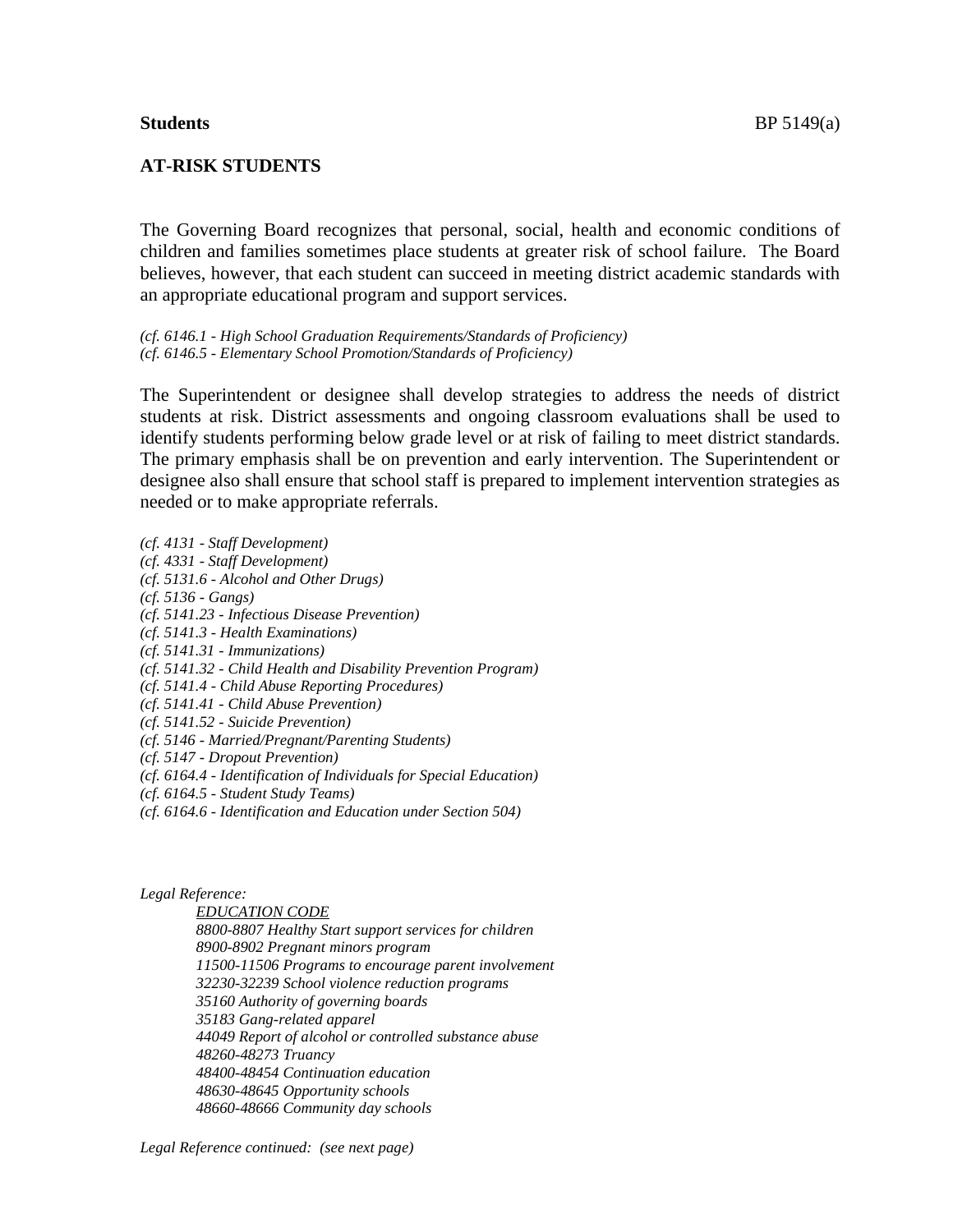#### BP 5149(b)

## **AT-RISK STUDENTS** (continued)

*Legal Reference: (continued) EDUCATION CODE (continued) 49400-49409 Student 49450-49457 Physical examinations of students 49600-49604 Educational counseling, including: 49602 Confidentiality of student information 49604 Suicide prevention training for school counselors 51266-51266.5 Gang and substance abuse prevention curriculum 51268 Collaboration re drug, alcohol and tobacco prevention 51745-51745.3 Independent study programs 52000-52049 School improvement programs 52200-52212 Gifted and Talented Pupil Program 52800-52904 School-Based Program Coordination Act\_ 54400-54425 Programs for disadvantaged children 54440-54445 Migrant children 54685-54686.2 Early Intervention for School Success Program 54720-54734 School-Based Pupil Motivation and Maintenance Program and Dropout Recovery Act 56000-56001 Special education programs 56302 Identification and assessment of needs for individuals with disabilities 58730-58736 Gang risk intervention programs HEALTH AND SAFETY CODE 11802 Joint school-community alcohol abuse primary education and prevention program 11965.5-11967.5 School-community primary prevention program 120325-120380 Immunizations 121475-121520 Tuberculosis tests for students 124025-124110 Child health and disability prevention program PENAL CODE 11164-11174.3 Child abuse and neglect reporting WELFARE AND INSTITUTIONS CODE 4343-4360 Primary intervention programs - mental health 4370-4390 School-based early mental health intervention and prevention 18975-18979 Child abuse prevention training 18986.40-18986.46 Interagency children's services programs CODE OF REGULATIONS, TITLE 5 11900-11935 Healthy Start program UNITED STATES CODE, TITLE 20 6301-6514 Title I programs*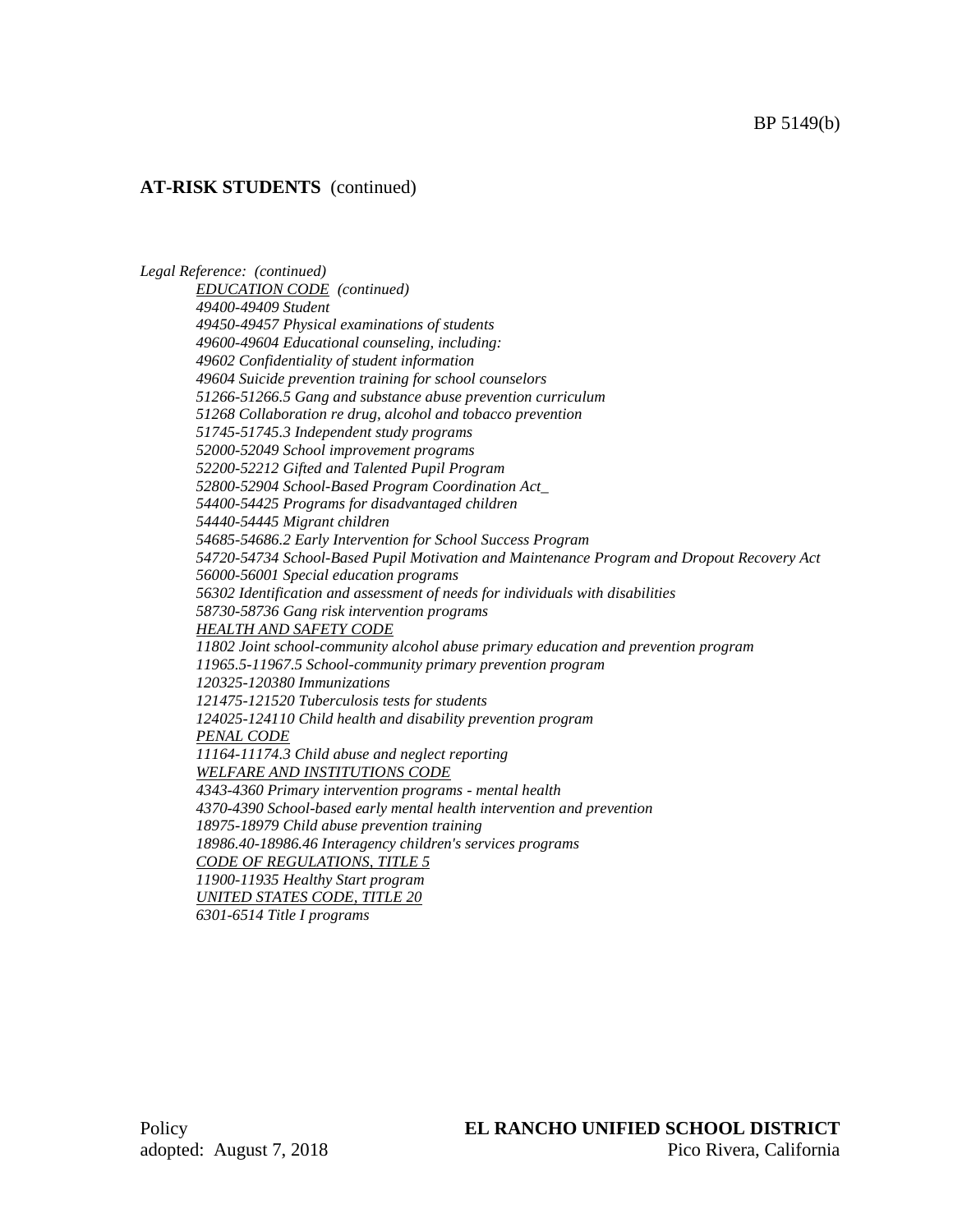## **Students** AR 5149(a)

The Superintendent or designee shall identify factors that place students at risk, including but not limited to poverty, homelessness, neglect, abuse, poor health and nutrition, pregnancy, potential language and cultural barriers, substance abuse, gang membership or delinquency, changing family structure, cognitive, emotional and other disabilities, and behavioral problems.

District strategies for addressing the needs of at-risk students may include but are not limited to:

1. Instruction that is responsive to individual student needs, interests and learning styles.

*(cf. 6000 - Concepts and Roles) (cf. 6151 - Class Size) (cf. 6159 - Individualized Education Program) (cf. 6164.6 - Identification and Education under Section 504)*

# 2. Curricula and instructional materials that are relevant and meaningful for students.

*(cf. 6141 - Curriculum Development and Evaluation)*

3. Integration of the core and supplemental educational programs.

- *(cf. 0420.1 - School-Based Coordinated Programs)*
- *(cf. 0420.2 - School Improvement Program)*
- *(cf. 6171 - Title I Programs)*
- *(cf. 6172 - Gifted and Talented Student Program)*
- *(cf. 6174 - Education for English Language Learners)*
- *(cf. 6175 - Migrant Education Program)*

#### 4. Establishment and maintenance of a safe, positive school climate.

*(cf. 5137 - Positive School Climate) (cf. 5144 - Discipline)*

# 5. Availability of effective support services

*(cf. 1020 - Youth Services) (cf. 6164.2 - Guidance/Counseling Services)*

6. Collaboration with other agencies and community organizations in the delivery of services for children and families

*(cf. 1400 - Relations Between Other Governmental Agencies and the Schools)*

#### 7. Parent support and involvement and/or parent education.

*(cf. 6020 - Parent Involvement)*